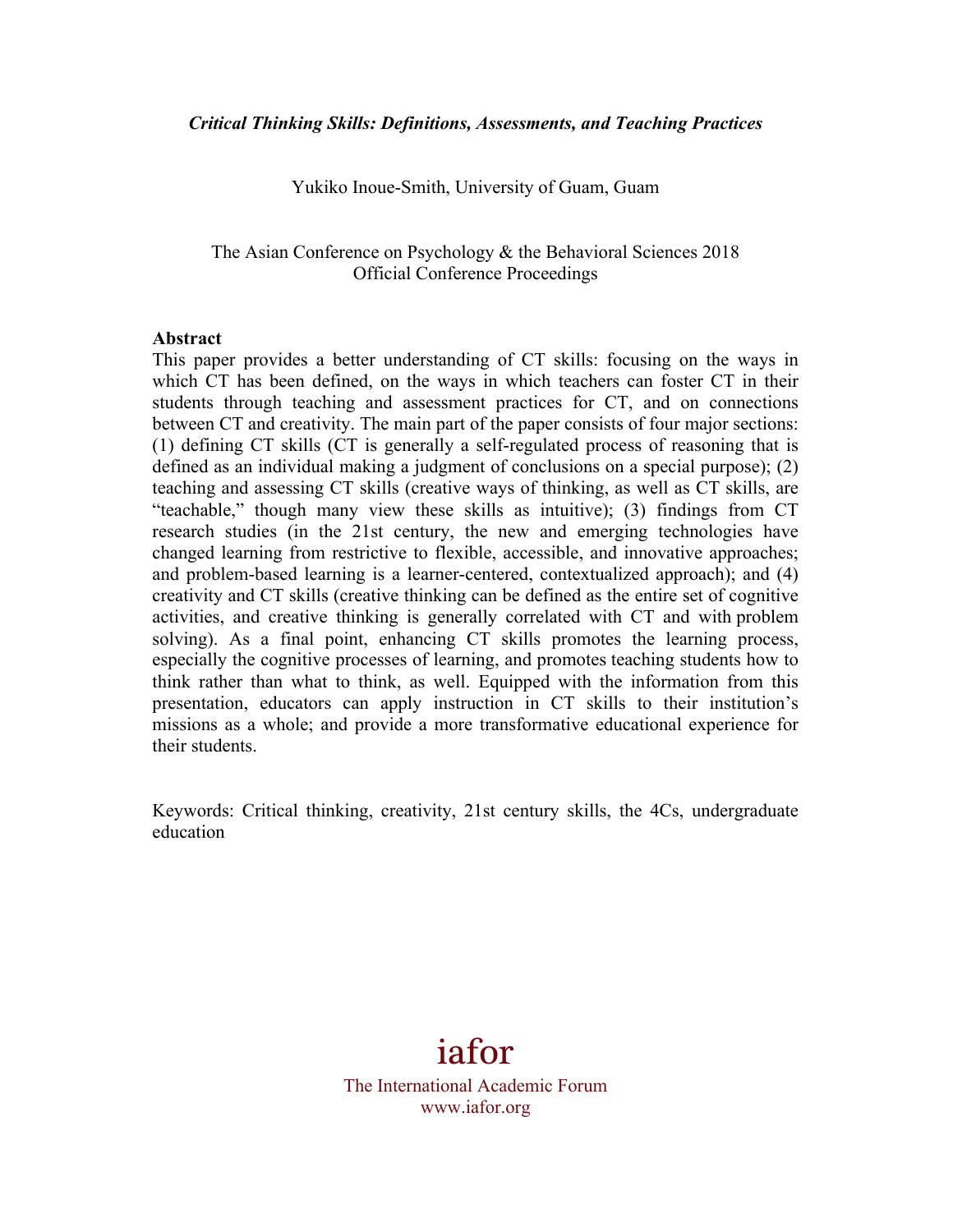#### **Introduction**

"Employers, educational policymakers, and others are calling on schools and colleges to develop the 21st century skills, such as teamwork, problem-solving, and selfmanagement, that are seen as valuable for success in the workplace, citizenship, and family life" (Hilton, 2015, p. 63). "Educators have long been aware of the importance of critical thinking skills as an outcome of student learning" (Lai, 2011, p. 4): "More recently, the Partnership for 21st Century Skills has identified critical thinking as one of several learning and innovation skills necessary to prepare students for postsecondary education and the workforce" (p. 4). The Partnership for 21st Century Skills—a nonprofit association of education and business leaders based in Washington, D.C.—was founded in 2001 to serve as a catalyst in the 21st century education movement.

California is one of the 19 States that are working together with the Partnership for 21st Century Skills. The Framework of the Partnership for 21st Century Skills describes the skills, knowledge, and expertise that students must master to succeed in life and work: it is a blend of content knowledge specific skills, expertise, and literacies (California Department of Education, 2016). In 1980, the 19-campus California State University instituted a graduation requirement in critical thinking intended to achieve the following goal (Paul, 1984): "An understanding of the relationship of language to logic, leading to the ability to analyze, criticize, and advocate ideas, to reason inductively and deductively, and to reach factual or judgmental conclusions based on sound inferences drawn from unambiguous statements of knowledge or belief" (p. 5).

As the United States move toward a technology-based economy facing worldwide competition, employers demand their workers who can think flexibly, critically, and analytically, integrating information from a variety of sources and perspectives (Reed, 1998). Therefore, "A key employability skill that is widely acknowledged as important for all sectors of education is the ability for students to think critically. The analysis of knowledge requires critical thinking, which in turn involves processing the meaning and significance of observed experiences or expressed inferences" (Nilson, Fetherston, McMurray, & Fetherston, 2013, p. 1).

"The term 'critical thinking' is used quite commonly, but how many people (including teachers) can articulate a reasonable conception of critical thinking or detail how they use it in any part of their lives?" (Elder, 2017, p. 42). "Despite widespread recognition of its importance, there is a notable lack of consensus regarding the definition of critical thinking" (Lai, 2011, p. 4). It is true that the concept of critical thinking, like the concept of education, has been defined in different ways by different individuals (Sunday, 2012). Further, "When linked to cooperative behaviors and attitudes, critical thinking becomes even more complex to define and to operationalize" (Daniel et al., 2003–2004, p. 3). To address challenges in teaching critical thinking, it is useful to know the following: "As far as cognitive psychologists are concerned, critical thinking doesn't come easily for anyone. Studies continue to illuminate the fact that, indeed, very little critical thinking instruction is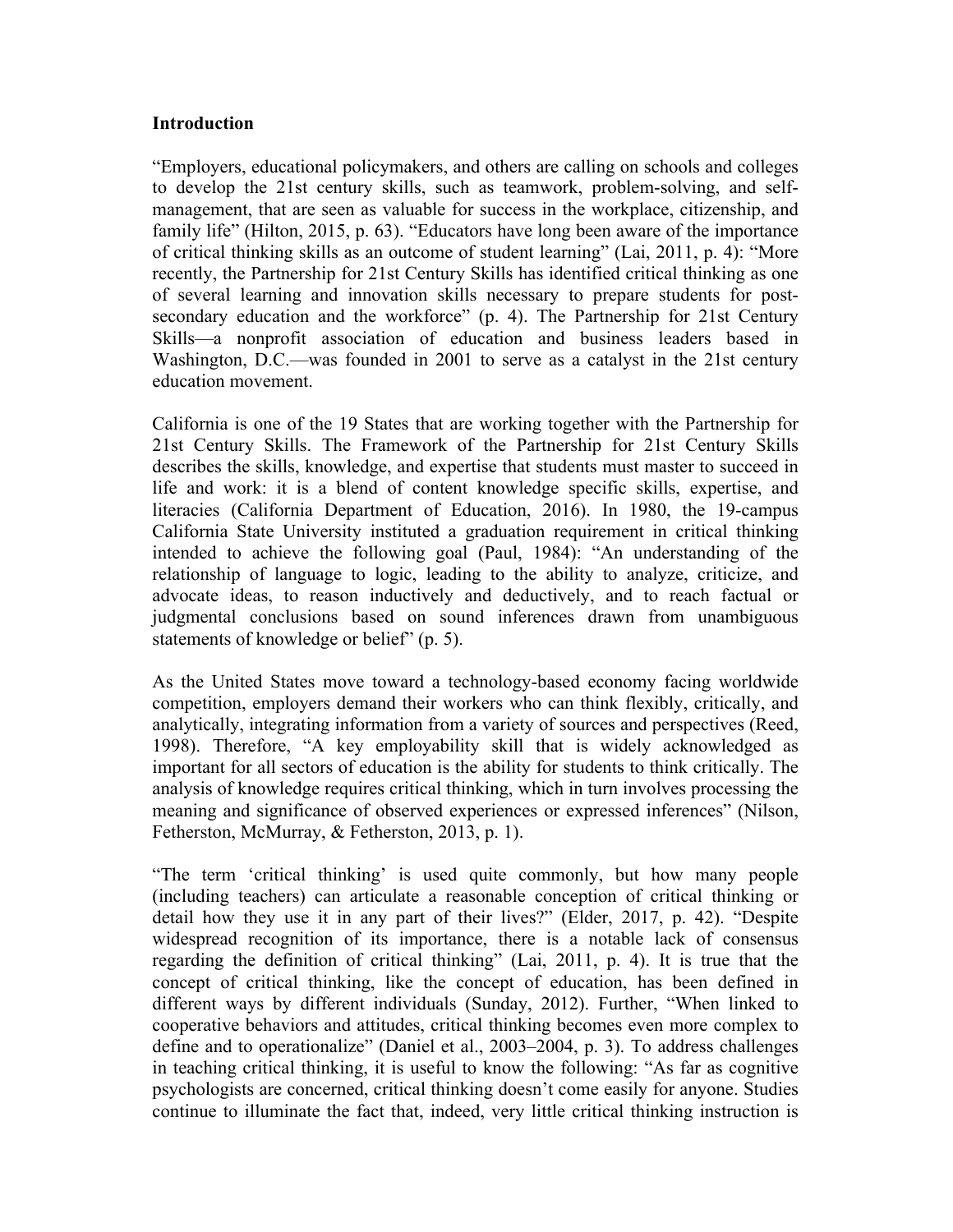occurring at any level in any educational institutions in any countries to any significant degree" (Elder, 2017, p. 42).

This literature review therefore seeks to achieve a better understanding of critical thinking skills: focusing on the ways in which critical thinking has been defined by educators, on the ways in which teachers can foster critical thinking in their students through effective teaching and assessment practices for critical thinking, and on connections between critical thinking and creativity, from a variety of perspectives on the nature of critical thinking. Equipped with this information, faculty can apply instruction in critical thinking skills to their institution's missions as a whole; and provide a more transformative educational experience for their students.

## **The Current Literature on Critical Thinking Education**

# *Defining Critical Thinking*

Pointing out that critical thinking is generally not encouraged in elementary and secondary schools but it becomes a central responsibility for higher education, Kurfiss (1988) identifies three perspectives dominating literature on critical thinking for college students: (1) *argument skills* (to detect and avoid fallacious reasoning and to analyze deductive and inductive arguments); (2) *cognitive processes* (for the organization of knowledge in memory and its role in tasks such as reading, writing, and problem solving); and (3) *intellectual development* (for the mature epistemology of commitment, not isolated analytical skills, that is recognized as the true aim of instruction for critical thinking). "Problem solving skills can be considered as one of the key skills that individuals need to acquire for attaining achievement in their personal, social, and working life" (Akınoğlu & Karsantık, 2016, p. 62). The vital role of higher education is "to develop greater reasoning skills in order to cope with and make decisions about life and society, then critical thinking plays a central position, since reasoning is impossible without critical thinking" (Kurfiss, 1988, p. xv) and "the importance critical thinking plays in the education process depends upon one's philosophic belief in the purpose of education" (p. xv).

Florence (2014), on the other hand, defines critical thinking as a combination of reflective thinking, and engaging in activities with reflective skepticism, using logic, dialogical reasoning, and assessment of criteria: "as the ability of one to reasonably and reflectively interpret, analyze, infer, and evaluate a situation in order to respond" (p. 353). As noted by Florence, the critical thinking movement in contemporary higher education may seem new; however, "Socrates's observation that the unexamined life is not worth living, expressed time-honored concerns about questioning one's assumptions: concerns comparable to the current focus on critical thinking and "the assumptions that propel the actions and words of a person" (p. 353).

Given that philosophy is thinking, "probably no discipline has more to do with thinking than does the discipline of philosophy" (Beyer, 1990, p. 55). Socrates, one of the founders of Western philosophy, argued "for the advancement of human rationality through newly developing conceptual tools. The people and the intellectual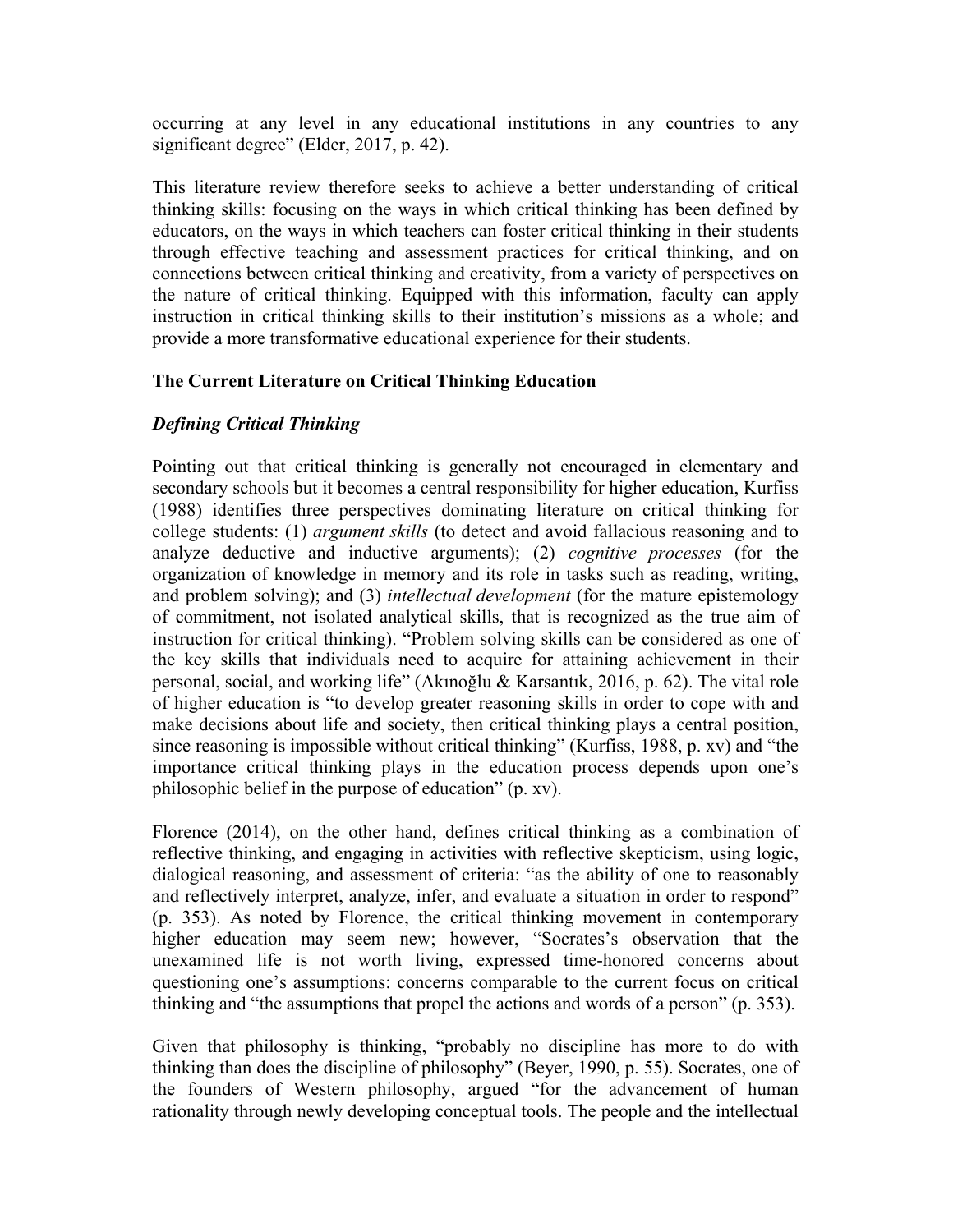world did not embrace criticality, nor even see the need for it, on any broad scale. The same is true today" (Elder, 2017, p. 42).

As described by Moore (2013), "In contemporary debates about the nature of higher education, a concept that looms particularly large is the idea of critical thinking" (p. 506); however, "While there is broad agreement about the importance of critical thinking as an educational ideal, a view often expressed in the literature is that academics are not always so clear about what the concept means, and also not so certain about how the idea is best conveyed to students in their studies" (p. 56). Based on ideas about critical thinking from academics in the three disciplines in Moore's study (history, philosophy, and cultural studies), Moore categorized seven definitional strands in informants' comments: critical thinking (1) as judgment ("Being critical, it's about taking a stand. You have to commit as a critic," p. 510); (2) as a skeptical and provisional view of knowledge; (3) as original thinking ("A critical thinker has to argue on the basis of the critical thought," p. 513); (4) as a careful and sensitive reading of text; (5) as rationality ("There is a sense that to some extent all intellectual work is engagement with a rational project," p. 516); (6) as adopting an ethical and activist stance; and (7) as self-reflexivity ("Knowledge of whatever is a much more fraught process than we might initially think," p. 518). And this multiplicity of meanings has perhaps important implications for higher education.

Critical thinking "is a self-regulated process of reasoning that is defined as an individual making a judgment of conclusions by questioning, affirmation, approval and correction in the process of cognitive activities focused on a special purpose" (Demirtas & Arslan, 2016, p. 277). Specially, "In this process, the individual makes a decision based on logical criteria conceptually and methodologically in demonstrating evidence through interpretation, analysis, evaluation, and inference. It is a powerful resource that people can use in education, private, and everyday life" (p. 277). "In the strong sense, critical thinking skills are understood as a set of integrated macro-logical skills ultimately intrinsic to the character of the person and to insight into one's own cognitive and affective processes" (Paul, 1984, p. 5).

## *Teaching and Assessing Critical Thinking*

"Information technology is so pervasive that education as we know it has changed considerably. With renewed vigor, educators all over the world are grappling with the immense learning challenges and myriad opportunities that come with life in the 21st century" (Hernandez, 2017, ¶1) and "At the higher-education level, the quest for relevance is deeply pronounced. Innovation and development in the workplace have outpaced the efforts of universities to develop courses that can prepare their learners for the competency demands of jobs and careers that have yet to be created" (¶2). Hernandez further states that acquiring the 3Rs (*reading*, *writing*, and *arithmetic* that are the foundations of a skill) has no longer been enough since the late 1900s, and the essential skills for success in today's world, especially college and career readiness and global citizenship, include the following learning and innovation skills (recognized as the 4Cs: *critical thinking*, *communication*, *collaboration*, and *creativity*).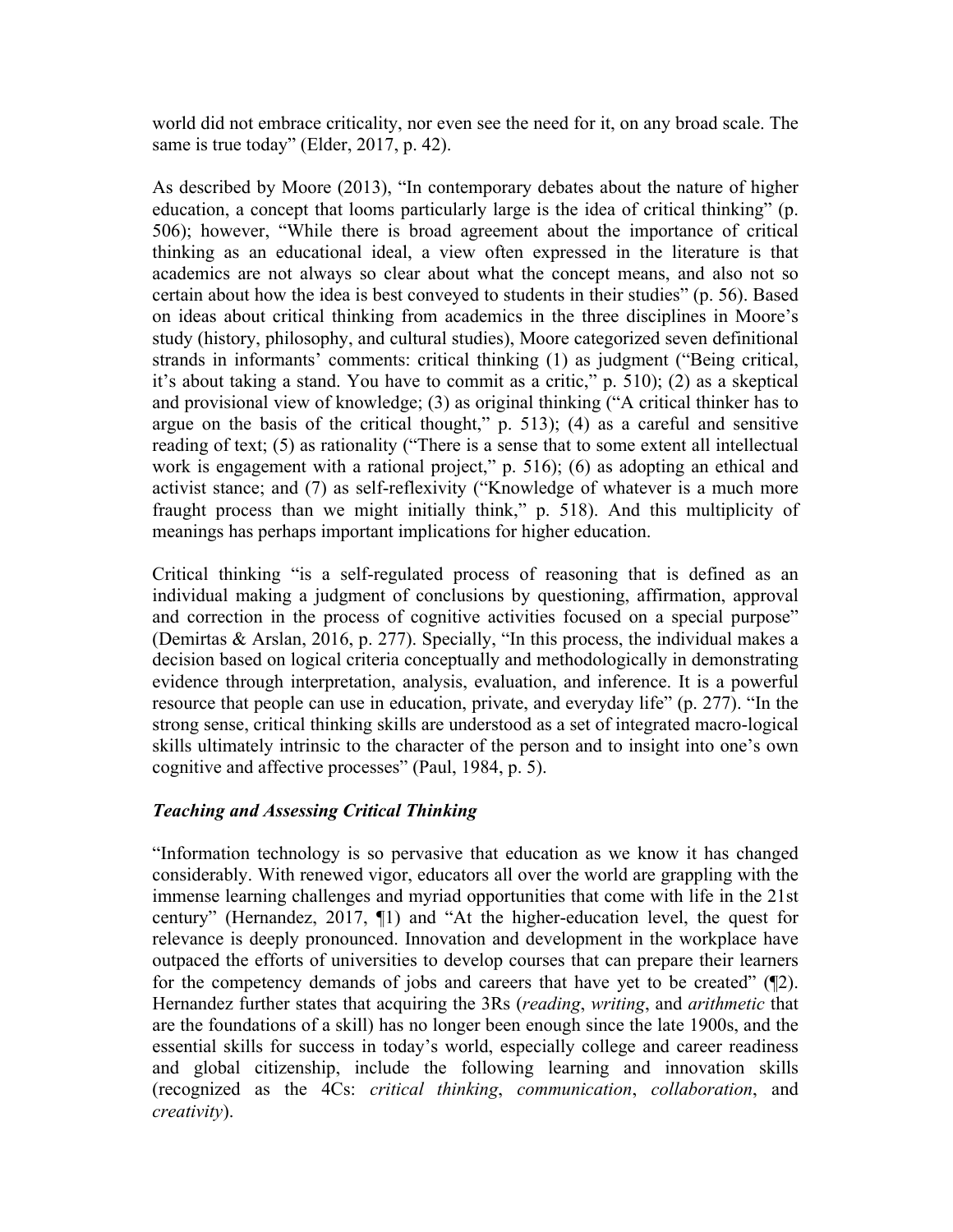Certainly, it is so that "The 21st century is a new era, where we learn in new ways, create new things, and depend on each other for new partnerships. . . The 21st century university must become something new" (Rao, 2016, p. 109). Accordingly, as emphasized by Weissberg (2011), "American universities have a responsibility to teach more than what the course syllabus demands" (p. 222). This statement offers support to Hetland's (2013) argument below:

*Schools often seem to default to a vision of education as knowledge acquisition, which the fervor for testing has only exacerbated; students "succeed" when they can reproduce knowledge on demand from memory. No one should belittle the importance of knowledge—it's an essential component of wisdom and raw material for constructing what society needs and values. But if education focuses primarily on knowledge acquisition, students are unlikely to learn to behave as democratic citizens must—that is, as active, informed, ethical participants in shaping our collective futures*. (p. 67)

As emphasized by Suarez-Orozco and Sattin (2007), "Information, communication, and media technologies are the high-octane fuel that drives global interdependence, as people across the world connect with one another instantaneously. These communication networks and the digitization of data have another global effect with deep consequences for formal education" (p. 60) and, at the same time, "… advanced technological skills are no longer optional for students in the 21st century. Schools must embed technology across the curriculum and view mastery of technology alongside literacy and numeracy as skills required of all graduates" (p. 62).

Perhaps future employment might be the most quantifiable goal of education in general (Keane, 2016), and so, "If we cannot encourage innovative and creative ways of thinking, or train our children to revisit forgotten ones, all the technology training in the world is just so much tilting at windmills" (p. 12). Creative ways of thinking, as well as critical thinking skills, are "teachable," though many view these skills as intuitive (Newbill & Baum, 2012–2013): "Using technology such as the internet, webcams, speakers, computers, smartphones, Wii Fit boards, and projectors, students and teachers built their own critical- and creative thinking skills" (p. 19).

Ritchhart and Perkins (2008) offer six principles which anchor Visible Thinking and characterize instructional approaches: (1) learning is a consequence of thinking; (2) good thinking is not only a matter of skills but also a matter of dispositions; (3) the development of thinking is a social endeavor; (4) fostering thinking requires making thinking visible; (5) classroom culture sets the tone for learning and shapes what is learned; and (6) schools must be cultures of thinking for teachers. Visible Thinking focuses on such core practices as thinking routines, the documentation of student thinking, and reflective professional practice (Rodwan & El-Ashri, 2012): Visible Thinking "was originally developed at Lemshaga Akademi in Sweden as part of the Innovating with Intelligence project and focused on developing students' thinking dispositions in such areas as truth-seeking, understanding, fairness, and imagination" (p. 15).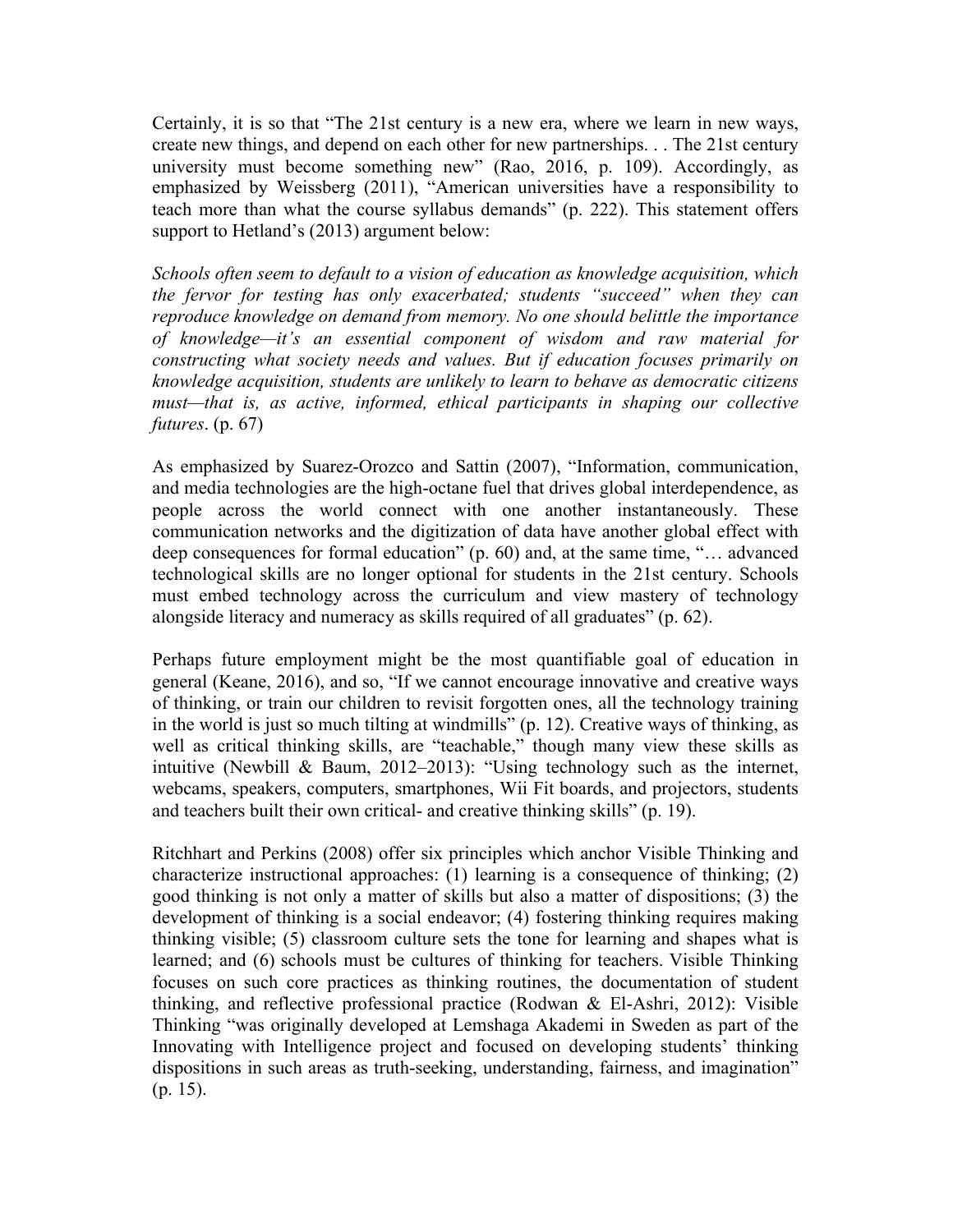"Schools and colleges need to enable people to be more critical in their thinking, precisely by preparing them to be more skeptical towards commonly accepted truisms and by situating what is presented as knowledge in its necessarily relational and moral contexts" (Lim, 2015, p. 18). Emphasizing that "virtually everyone would agree that a primary, yet insufficiently met, goal of schooling is to enable students to think critically" (p. 8), Willingham (2007) argues that although there is no one set of critical thinking skills that can be acquired and deployed regardless of context, there are metacognitive strategies that make critical thinking more likely, and the ability to think critically depends on domain knowledge and practice.

"To promote thinking in children, teachers must themselves be intentional in their practices and diligent about evaluating their effectiveness. It helps to plan and reflect with another person who is familiar with the students and classroom schedule" (Epstein, 2008, p. 40): therefore, "many prekindergarten programs use a teamteaching model, which not only benefits the students, but also contributes to the professional development of thinking practitioners. Team planning is most effective when teachers share objective anecdotal notes about children" (p. 40).

The emphasis on performance in dance education, for instance, "often leaves little room for thorough and critical consideration of other aspects of dance as an academic discipline" (Amin, 2016, p. 15): in pathways to critical pedagogy in dance education, "Critical pedagogy views teaching and learning as a conversation among teachers and students, using the knowledge students enter the classroom with as an intentional pathway to learning new concepts" (p. 24).

"The idea of 'teaching it directly' suggests that the best approach to helping students develop critical thinking is through explicit instruction—not as a standalone endeavor, but within respective fields of knowledge" (Goodwin, 2017, p. 81). "What may be more useful is to explicitly introduce students to the language of logic and reason, providing them with an approach to analyze their own and others' thinking" (Goodwin, 2014, p. 80). Ideally, "effective thinking is a trait that is valued by schools at all levels; however, it is a skill that is very rarely taught. Teaching thinking skills explicitly and embedding them into a literacy curriculum can help students become more effective critical and creative thinkers" (Johnson, 2002, p. 3).

## *Findings from Critical Thinking Studies*

A study by Vashe et al. (2016) identified improvements in 229 students' uses of critical thinking in physiology. Instead of using a surface learning approach (multiplechoice questions for assessing student performance), this longitudinal study employed a hybrid approach: a variety of teaching methods that included didactic lecture classes, self-directed learning, and problem-based learning. As a result, the researchers observed a significant increase in critical thinking by the completion of the course, as compared with their performance on the pre-test.

"Traditionally, learning took place when instructors and students were in the classroom at the same time. . . . In the 21st century, the new and emerging electronic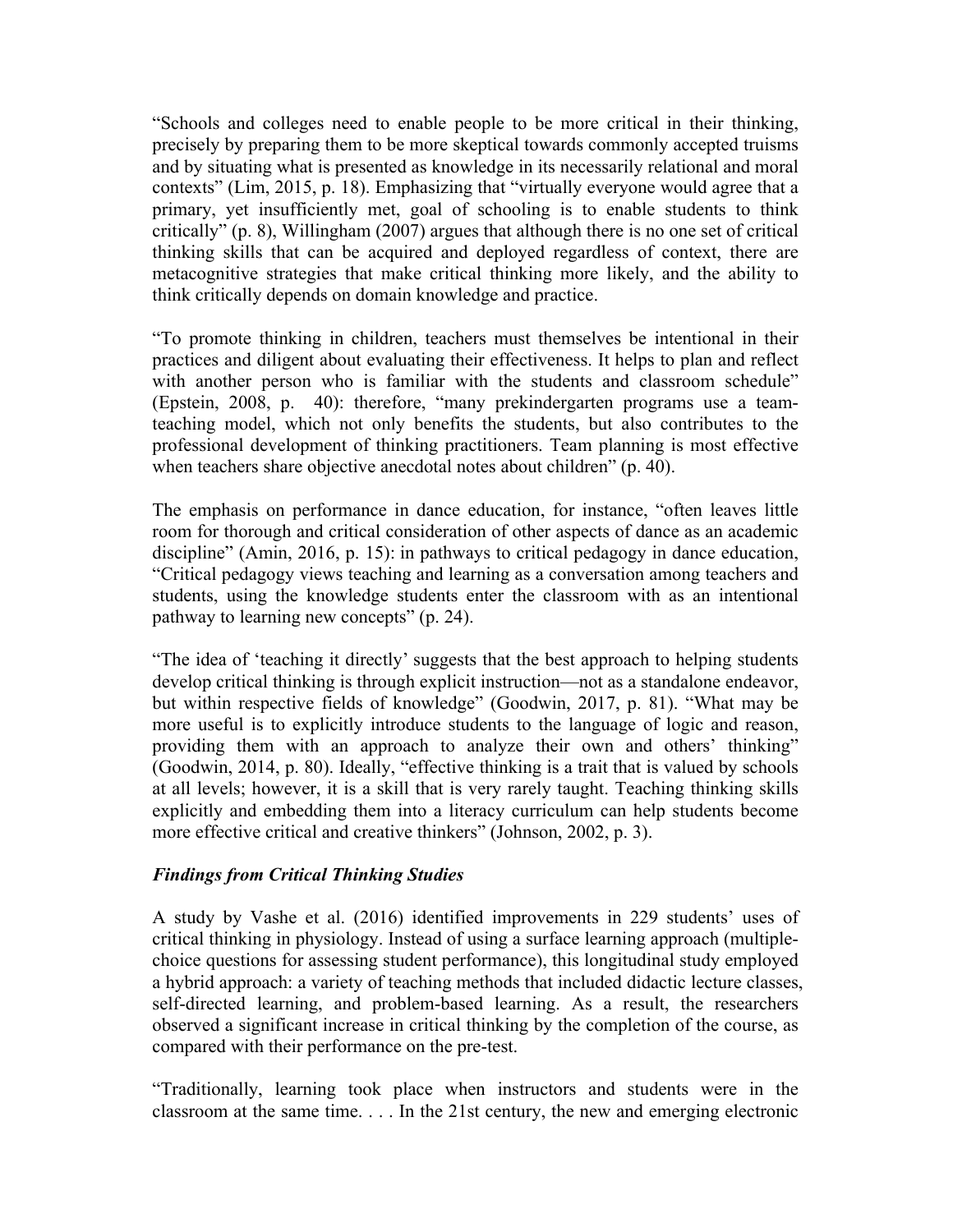learning technologies (e-learning) have changed learning from restrictive to flexible, accessible, and innovative approaches" (Tseng, Gardner, & Yeh, 2016, pp. 15–16). Problem-based learning, as noted by Tseng et al., is a learner-centered, contextualized approach: "In this approach, learning begins with a problem to be solved rather than content to be mastered. Learners work on problems in ways that require them to develop expert knowledge, problem-solving proficiency, lifelong learning skills, and team participation skills" (p. 17). "Actually, it is one of the most innovative instruction methods in the history of education in which an authentic or ill structured problem is presented to students to embed them into the learning process by building new knowledge onto the previous one in order to solve the problem itself" (Birgili, 2015, p. 75).

Three currently nationally recognized and validated critical-thinking assessment instruments are as follows: the California Critical Thinking Skills Test (CCTST), the California Critical Thinking Disposition Inventory (CCTDI), and the Health Science Reasoning Test (HSRT) (Cone et al., 2016). A study by Cone et al. was to determine if HSRT results improved in second-year student pharmacists after exposure to an explicit curriculum designed to develop critical thinking skills. In the first year, students  $(N = 83)$  attended a 16-week laboratory curriculum in which simulation, formative feedback, and clinical reasoning were used as teaching strategies. Then students took the HSRT and significant improvement in HSRT scores occurred among students. Cone et al. found that the laboratory curriculum based on the following 5-phase experiential learning cycle was particularly effective in developing students' critical thinking skills: Phase 1—the dialogue of experience, which introduced the topic to students; Phase 2—a participative simulation-based learning experience; Phase 3—processing the learning experience, in which students worked on content definitions and explanations; Phase 4—generalizing from the lessons learned, to summarize the knowledge; and Phase 5—clinical application, to personalize the experiences, and to link learning experiences to goals, with evaluations of results. Repeating the 5-phase framework ensured sustainability of the students' developing critical thinking skills.

A study by Huang, Lindell, Jaffe, and Sullivan (2016) identified the strategies of faculty teaching critical thinking, using semi-structured interviews to answer the questions: What approaches do faculty recognized by their peers as good teachers in critical thinking use to teach critical thinking? How explicit is this teaching? A total of 291 medical and nursing faculty at eight institutions participated in the online survey. The findings were organized into themes of "what" faculty teach to learners (e.g., cognitive skills such as higher-order thinking and metacognition), "how" they teach (e.g., guiding principles of clinical relevance and perspective shifting, and concrete strategies such as questioning and group interaction), and "why" they teach critical thinking (e.g., to produce the best possible health outcomes for patients). The teaching strategies the authors recommend include: be explicit about the thinking process; use questions to probe underlying thinking; apply concepts to other settings; consider different perspectives; engage learners using writing and other media; and leverage group interaction.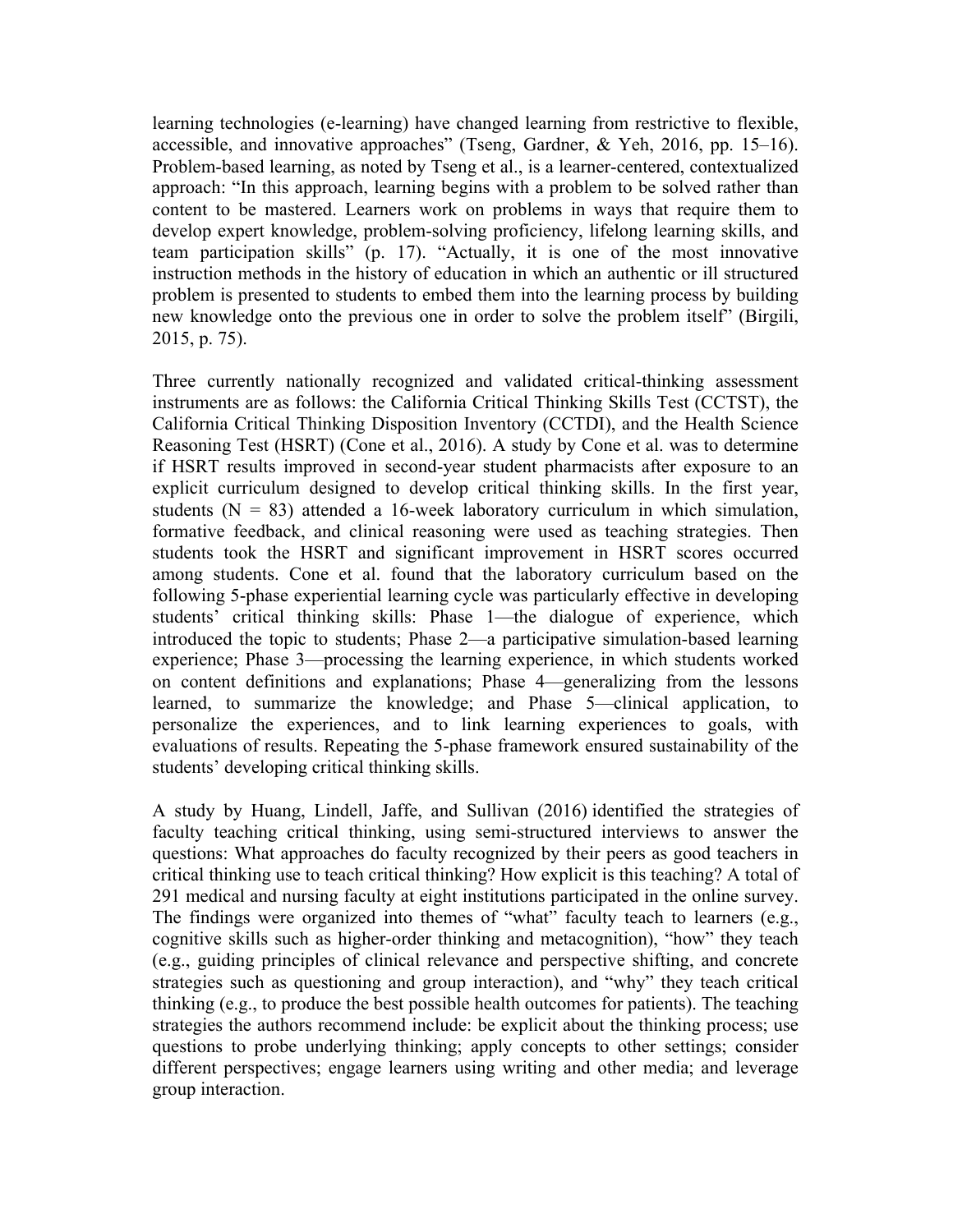Indicating that "lessons that support higher-order thinking are also likely to interest and engage students" (p. 10), Brookhard (2016) has shared three strategies for infusing higher-order thinking into lesson plans: Strategy 1 (craft open questions carefully to make sure they tap the particular content and thinking skills the instructor wants to teach); Strategy 2 (foster students' thinking, not retelling, because a retelling task asks students merely to look up and reproduce information but without additional cognitive processing); and Strategy 3 (facilitate student Self-Assessment, because students who can self-assess are poised to be lifelong learners. They are poised to use self-regulation strategies and to be their own best coaches as they learn).

What makes a question essential? "Essential questions foster the kinds of inquiries, discussions, and reflections that help learners find meaning in their learning and achieve deeper thought and better quality in their work" (p. 11); moreover, essential questions stimulate ongoing thinking and inquiry; are arguable with multiple plausible answers; and spark discussion and debate (Wiggins & Wilbur, 2015). Hence it is important to provide questions that can stimulate discussions on essential concepts. These discussions allow students to achieve competency in the content area, and to recognize the students' existing competencies and experience: welcoming and encouraging their participation in the discussion. "Reflective writing," in particular, "allows students to respond to and ask important questions, to pursue arguments, to defend a point of view, to accept antagonistic views, and to weigh possible alternatives" (Tallent & Barnes, 2015, p. 439). In the same way, "Writing is not simply a vehicle that allows students to express what they know; writing is a tool that generates new thinking" (Gallagher, 2017, p. 26).

## *Creativity and Critical Thinking Skills*

Educators typically value creativity, but rarely actively promote it. "In recent years, creativity has been valued as universal capability that it can be applied in everyday situations. It is interpreted as capability of human intelligence instead of a subject" (Birgili, 2015, p. 73). Instruction in American classrooms "has tended to skew toward teaching routine tasks that follow a step-by-step process, rather than encouraging complex and creative problem-solving" (Goodwin & Miller, 2013, p. 81). "If there is a growing need for creativity in the workplace, what can teachers do to help students become more creative? Inside the square box of the classroom, how can we help students think outside the box?" (Goodwin & Miller, 2013, p. 80).

Prominent 20th Century educational reformer, John Dewey, valued creativity and characterized ways of promoting it. Dewey's pragmatic approach to educational thinking "contributed to the development of informal education—education that must engage with and enlarge with experience. He implied the idea that students should be trained not to accept new ideas and ideologies without critical processing and reasoning" (Hosseini, 2010, p. 230).

Creativity is not easily defined because of its unseen character (Lewis, 2005); yet "a view of creativity around which there has been a growing consensus that it is a composite concept, the product not just of individual traits, but also of societal and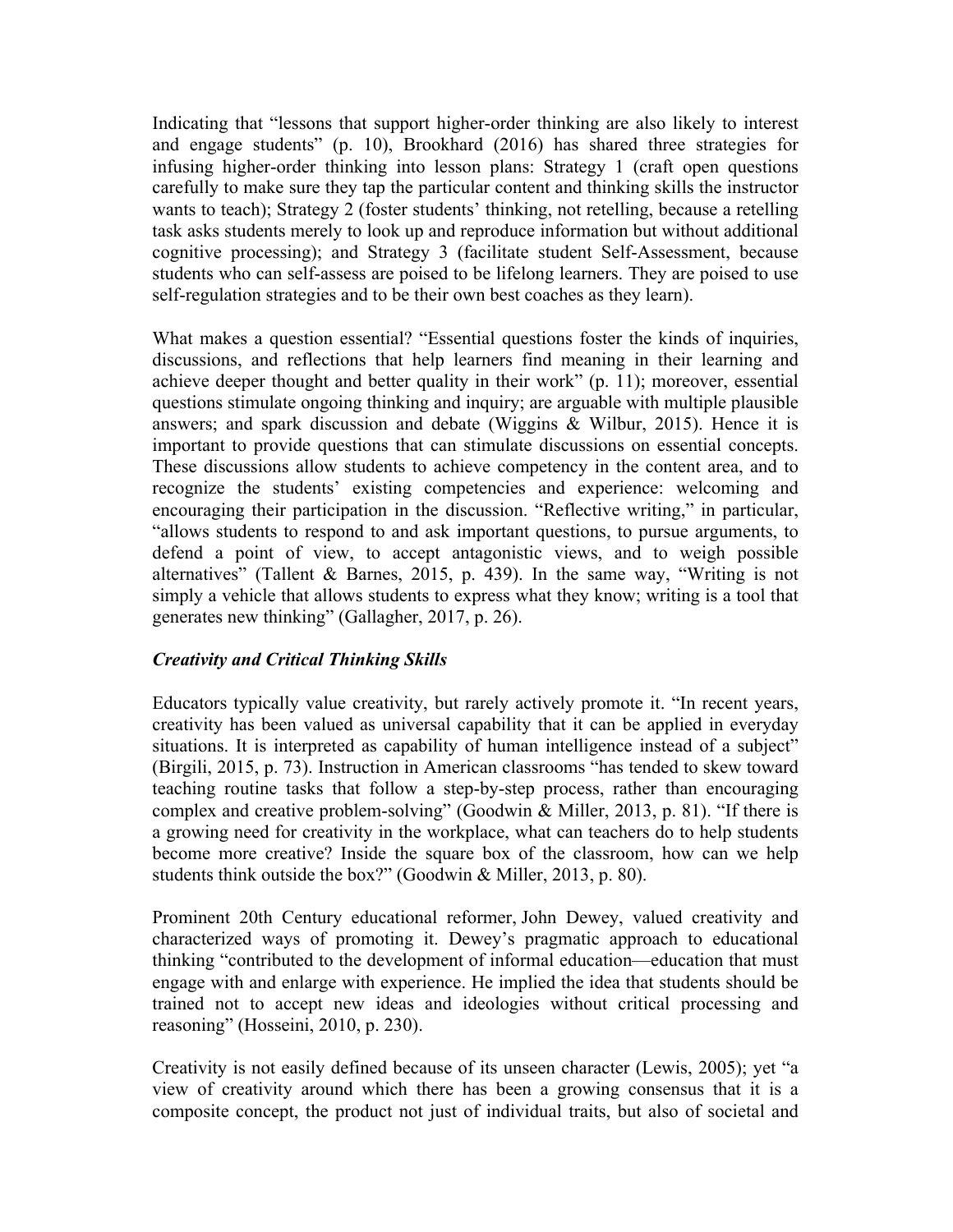environmental factors" (p. 37). Although creative thinking has traditionally been associated with the arts/humanities and critical thinking with the sciences, a brief examination of the evidence suggests the essential nature of both creative and critical thinking within each of the two cultures (Scott  $\&$  Karakas, n. d.). In general, critical thinking and creative thinking include the following: idea generation, reflective judgment, self-regulation, attitudes, and dispositions (Newbill & Baum, 2012–2013).

In a few words, "creative" thinking is divergent, seeks to create something new, and involves contravening accepted principles; in contrast, "critical" thinking is convergent, seeking to assess worth or validity in something that exists, and is carried on by applying accepted principles (Beyer, cited in Baker  $\&$  Rudd, 2001). Specifically, in Baker and Rudd's words, "It does appear that the collegiate educational experience has had little effect upon the students' ability to be creative or their disposition to think critically" (p. 182) and "Teaching students to remember factual information and return it in the form of an examination is the prevalent teaching mode employed in secondary and post-secondary institutions today" (p. 182).

Creative thinking and critical thinking are often "used interchangeably in definition. In fact, they have different constructs and individuals should approach everyday problems by using both competences (Birgili, 2015): "Creative thinking can be defined as the entire set of cognitive activities used by individuals according to a specific object, problem and condition, or a type of effort toward a particular event and the problem based on the capacity of the individuals" (p. 72). Also, creative thinking is generally correlated with critical thinking and with problem solving. To differentiate them, Birgili has recognized three unique dimensions of creative thinking: (1) *synthesizing* (which includes activities such as deriving benefit from analogous thinking; and deducing an original result from small components); (2) *articulation* (which involves expanding existing knowledge with the help of the new information); and (3) *imagination* (e.g., constructing relationships between valid and reliable thoughts; demonstrating flexibility in thought with the help of imagination). Birgile concludes that problem-based learning requires the use of experience-yielding problems that give learners ample opportunities to apply new information to existing knowledge, and to create innovative solutions.

Piske, Stoltz, Guérios, and de Freitas (2016) emphasize the mutually supporting roles of creativity and imagination: "Creativity is the quality to create, whereas the imagination can be considered as the action to imagine and invent something new," and thus, "every human being is able to use creativity to solve problems in various ways and discover a range of possibility of solutions for the different areas of knowledge" (p. 2270).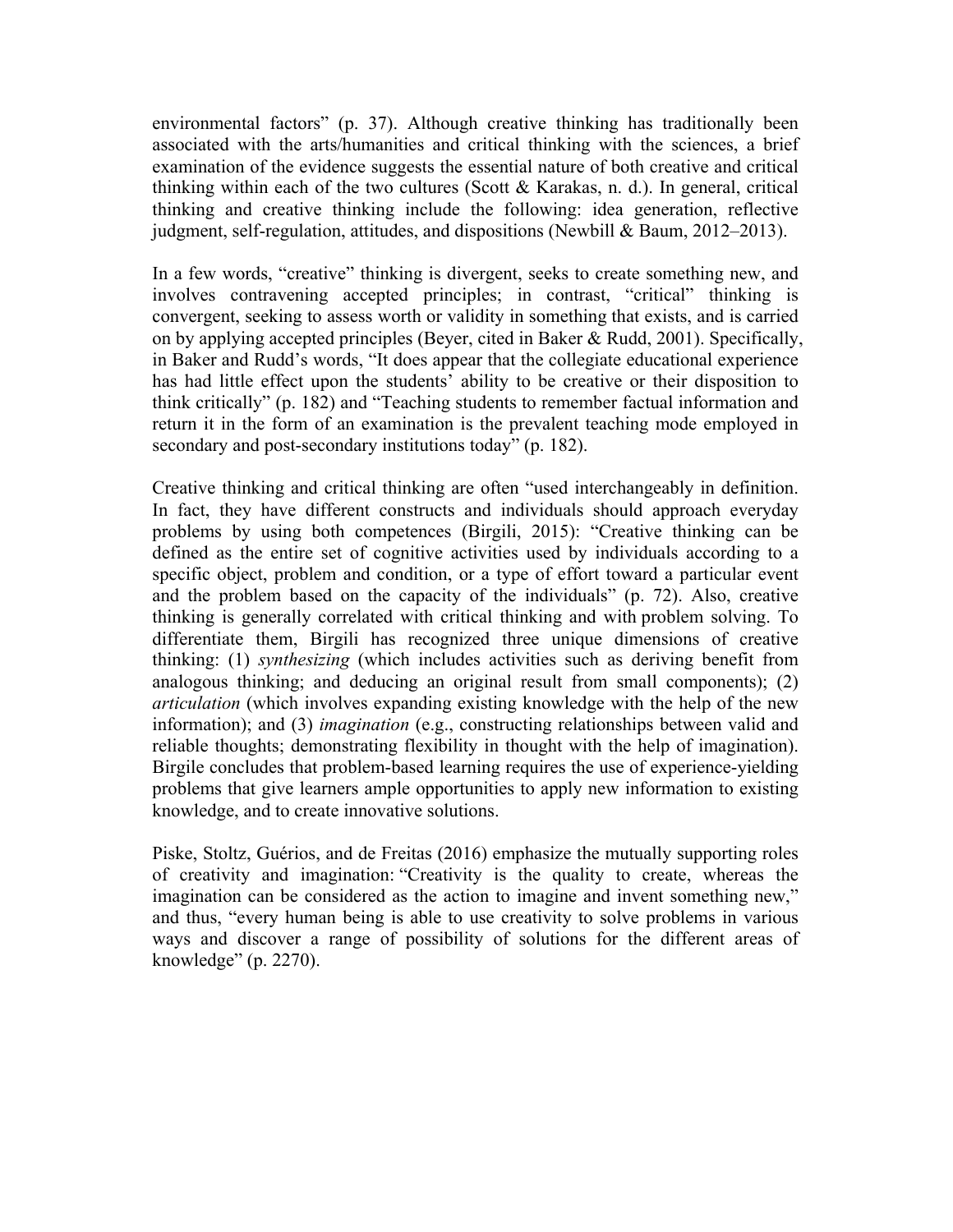#### **Conclusion**

The newly created Common Core State Standards reflect critical thinking as a crossdisciplinary skill vital for college and employment (Lai, 2011, p. 4). As discussed in the current paper, to succeed in the 21st century, students will need to perform to high standards and acquire mastery of rigorous core subject material (the 3Rs); they will also need to gain life and career skills, learning and innovation skills (the 4Cs), information, media and technology skills (P21, 2017). "Perhaps the biggest recent shift in how information is produced, accessed, and used is the multiplication of information formats that now exist as a result of advances in computing technology and networked systems and communities" (Witek, 2016, p. 24). "Effective use of information technology has arguably equaled skill in reading as a key to thinking about the world and has perhaps even surpassed it as a predictor of success" (Prensky, 2013, p. 23).

The following characteristics of critical thinkers illustrated by Jones and Safrit (1994) are indeed intriguing: appreciates creativity; believes life is full of possibilities; asks questions and challenges answers; associates facts with real life situations; takes risks and is not threatened by failure; accepts others' viewpoints; is open-minded; generates and evaluates alternative choices; encourages and challenges others to be critical thinkers; and is objective. Chiefly, as described by Su, Ricci, and Mnatsakanian (2016), students with critical thinking skills can determine what information is important and what is irrelevant, identify logical errors but can be open to other points-of-view and reappraise their core values, opinions and knowledge, weigh various facts and identify logical errors, thus helping to solve problems, bring about clarity of perception, vision, and a logical communication method of explanation, and realize that one can select the correct response to any problem or decision that might arise. Accordingly, Su et al. argue that the teacher's role is to focus on strategies that promote these capabilities.

Forrester (2008) especially emphasizes that "teachers . . . need to employ critical thinking to assess their own teaching methods and their students' learning styles. . . . Creative and critical thinking skills involve and affect both teachers and learners" (p. 104); in this way, "Education should focus not only on core skills and knowledge but also on teaching and practicing creative and critical thinking skills, because these are the skills that will encourage lifelong learning and personal development" (p. 104). This perspective complements Roberts (2008), who argues that "thinking can be defined, taught, and assessed. More important, creative and coherent thought is an attribute of a lifelong learner. By teaching students to think, we prepare them not only for employment and citizenship, but also for leading abundant lives" (p. 36).

Most 20th century conceptions of learning characterized as teachers as experts and textbooks as primary sources; and emphasized the product. Contemporary approaches to learning characterize teachers as facilitators; a variety of resources and media as contributors; and the importance of the process. In terms of the learning process, formative assessment is essential. Formative assessment with effective feedback by teachers "supports deeper learning and development of transferable competencies,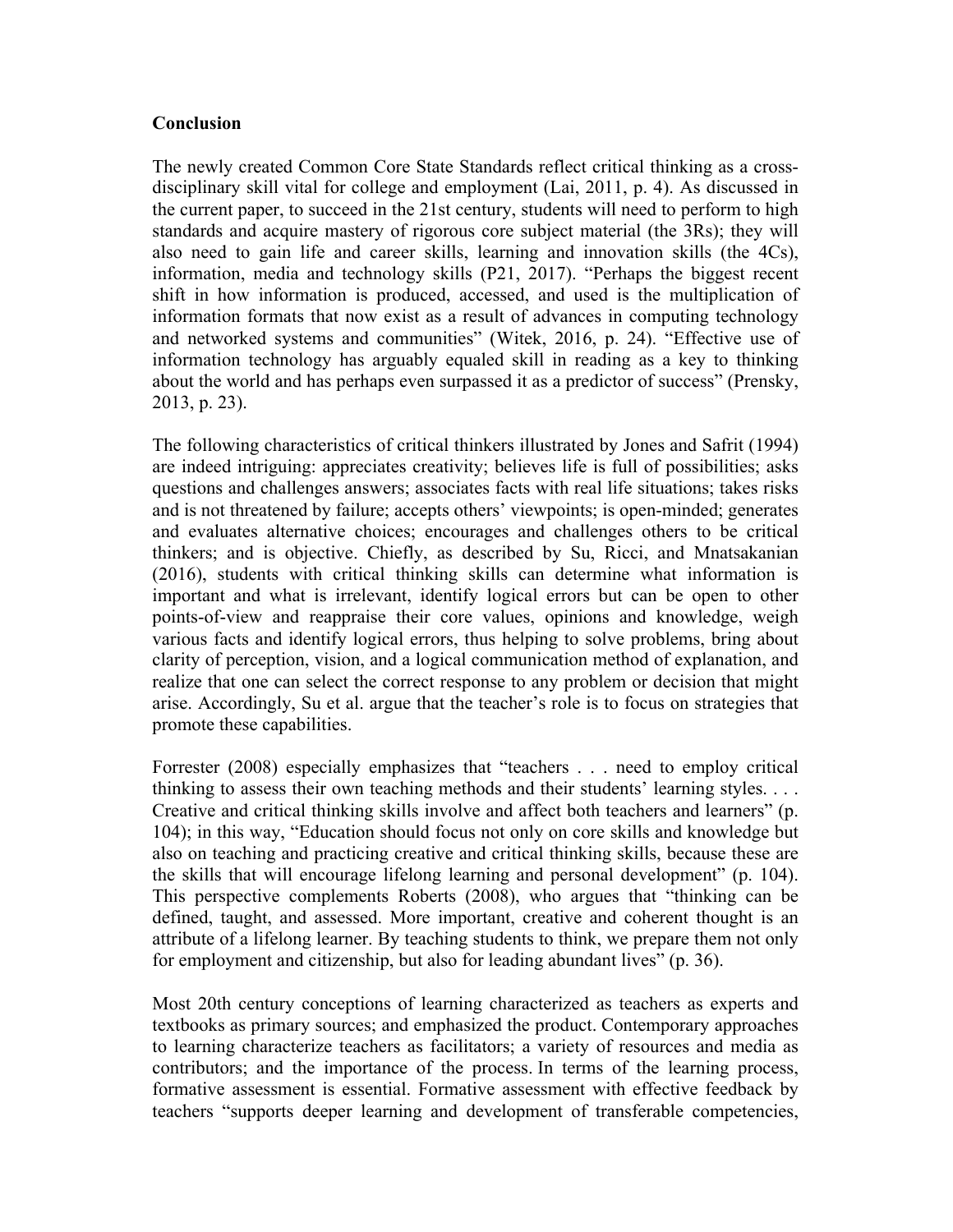current educational policies focus on summative assessments that measure mastery of content" (Hilton, 2017, p. 66), and so, "new approaches to teacher preparation and professional development will be needed to help current and prospective teachers understand how to support students' deeper learning and development of 21st century competencies in the context of mastering core academic content" (p. 66).

As a final pint, it is now established that developing and enhancing critical thinking skills will promote the learning process: especially the cognitive processes of learning. In particular, thinking has proven to be "a teachable and learnable skill. . . . Educational systems must focus primarily on teaching youth how to think rather than what to think" (Assaf, 2009, p. 35).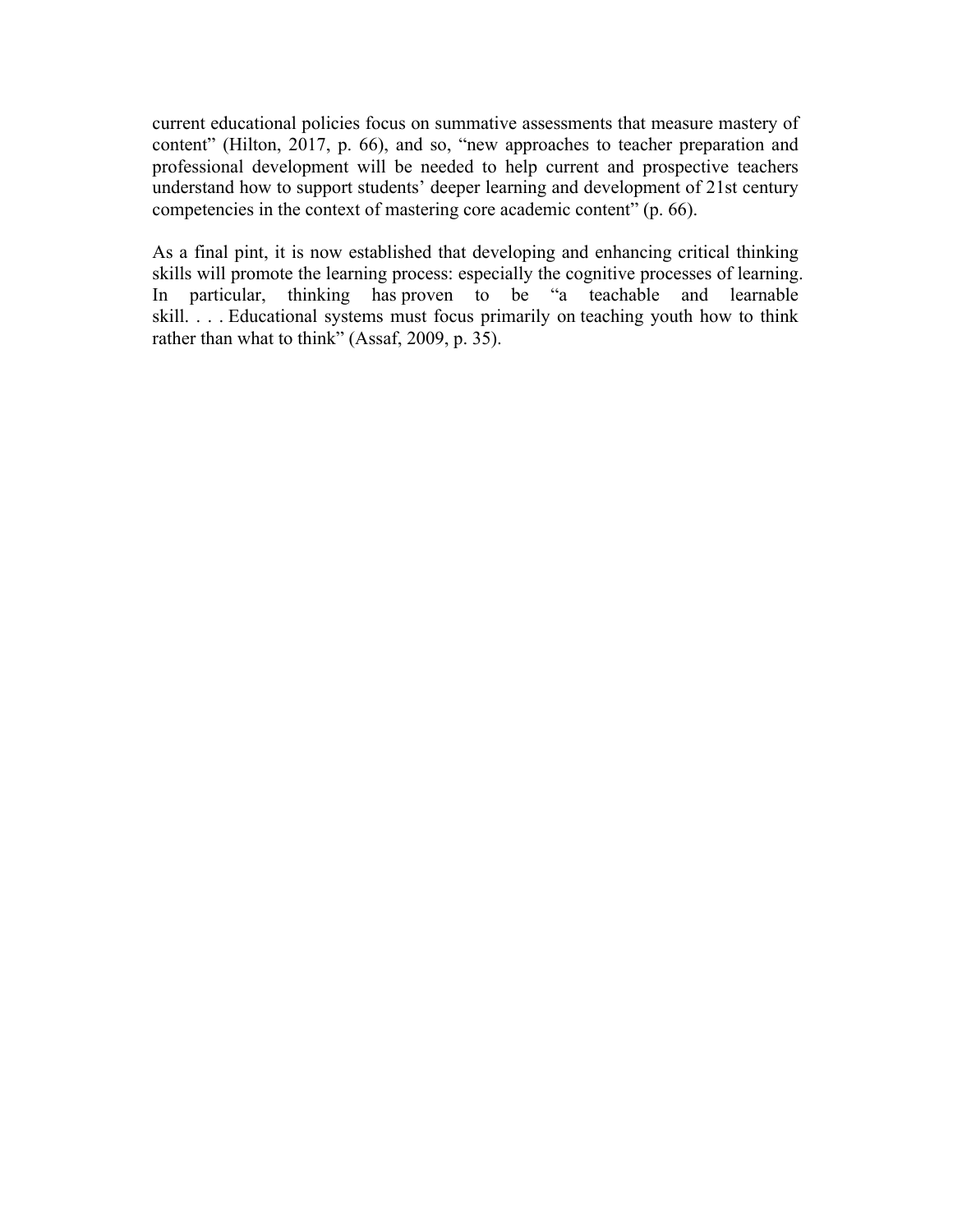#### **References**

Akınoğlu, O., & Karsantık, Y. (2016). Pre-service teachers' opinions on teaching thinking skill. *International Journal of Instruction, 9*(2), 61–76.

Amin, T. N. (2016). Beyond hierarchy: Reimagining African diaspora dance in higher education curricula. *The Black Scholar, 1*(46), 15–26.

Assaf, M. A. (2009). Teaching and thinking: A literature review of the teaching of thinking Skills. Abu Dhabi Education Council. (ERIC document reproduction No. ED505029)

Baker, M., & Rudd, R. (2001). Relationships between critical and creative thinking. *Journal of Southern Agricultural Education Research, 51*(1), 173–188.

Beyer, B. (1990). What philosophy offer to the teaching of thinking. *Educational Leadership*, *47*(5), 55–60.

Birgili, B. (2015). Creative and critical thinking skills in problem-based learning environments. *Journal of Gifted Education and Creativity, 2*(2), 71–80.

Brookhard, S. M. (2016). Higher-order thinking. *Educational Leadership, 74*(2), 10– 15.

California Department of Education. (2016). Partnership for 21st century skills. Retrieved March 6, 2017, from http://www.cde.ca.gov/eo/in/cr/p21cskls.asp/

Cone, C., et al. (2016). Incorporation of an explicit critical-teaching curriculum to improve pharmacy students' critical-thinking skills. *American Journal of Pharmaceutical Education, 80*(3): 41. doi:10.5688/ajpe80341

Daniel, M-F, et al. (2003–2004). The development of dialogical critical thinking. (ERIC Document Reproduction Service No*.* ED476183)

Demirtas, Z., & Arslan, S. (2016). Social emotional learning and critical thinking disposition. *Studia Psychologica, 58*, 276–285.

Elder, L. (2017, January). Education: It's critical. *USA Today Magazine*, pp. 42–43.

Epstein, E. S. (2008). An early start on. *Educational Leadership, 65*(5), 38–42.

Florence, C. D. (2014). A history of critical thinking as an educational goal in graduate theological schools. *Christian Higher Education, 13*(5), 352–361.

Forrester, J. C. (2008). Thinking creatively; thinking critically. *Asian Social Science, 4*(5), 100–105.

Gallagher, K. (2017). The writing journey. *Educational Leadership, 74*(5), 24–29.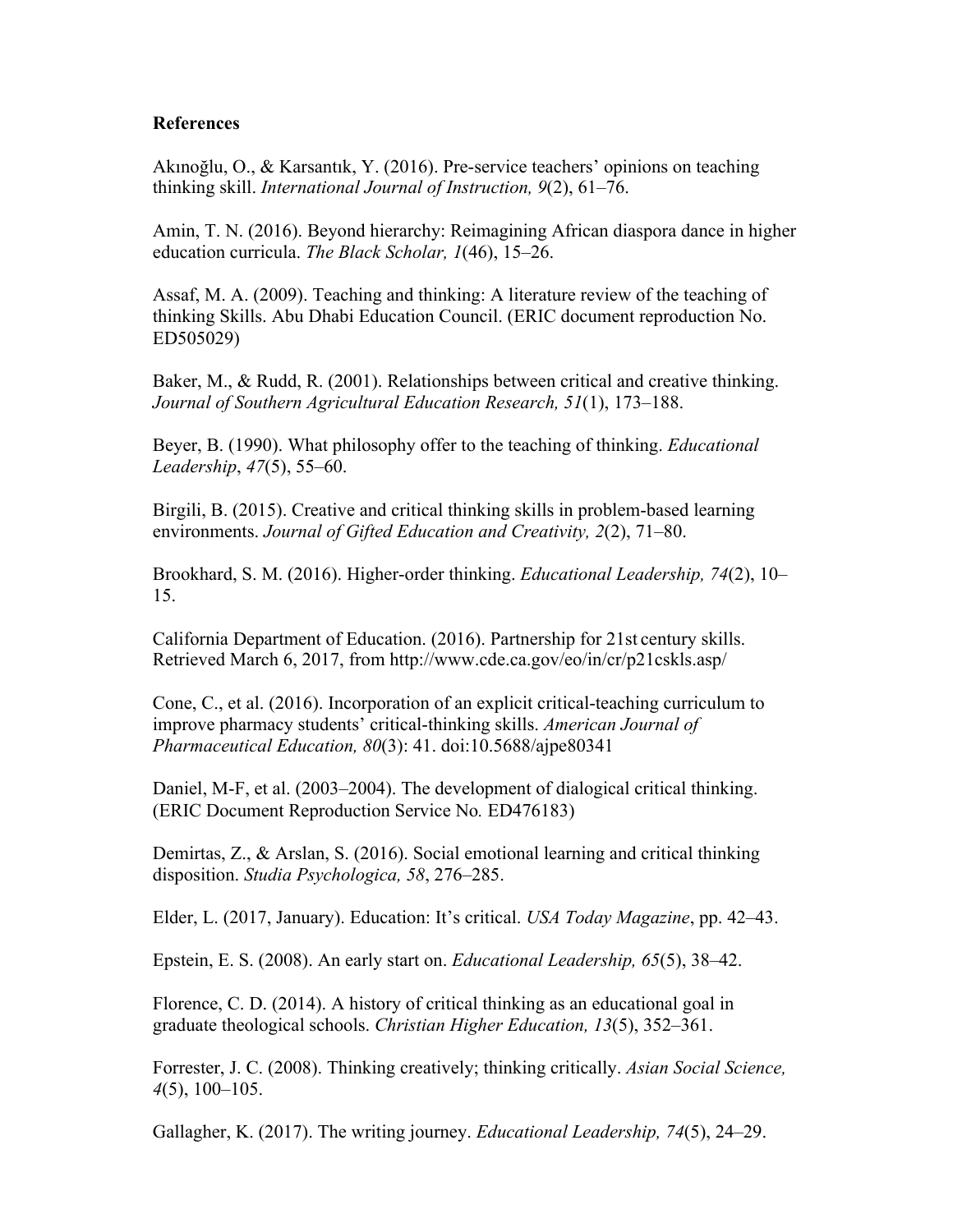Goodwin, B., & Miller, K. (2013). Teaching self-regulation has long-term benefits. *Educational Leadership*, *70*(8), 80–81.

Goodwin, B. (2014). Writing: A core skill. *Educational Leadership, 71*(7), 78–80.

Goodwin, B. (2017). Critical thinking won't develop through osmosis. *Educational Leadership*, *74*(5), 80–81.

Hernandez, B. (2017, January 28). From the '3 Rs' to the '4 Cs.' *Philippine Daily Inquirer*. Retrieved March 27, 2018, from http://opinion.inquirer.net/101192/3-rs-4 cs/

Hetland, L. (2013). Connecting creativity to understanding. *Educational Leadership*, *70*(5), 65–70.

Hilton, M. (2015, Summer). Preparing students for life and work. *Issues and Science in Technology* (the property of University of Texas at Dallas), pp. 63–66.

Hosseini, S. M. H. (2010). Theoretical foundations of competitive team-based learning. *English Language Teaching, 3*(3), 229–243.

Huang, G. C., Lindell, D., Jaffe, L. E., & Sullivan, A. M. (2016). A multi-site study of strategies to teach critical thinking: 'why do you think that?' *Medical Education, 50*, 236–249.

Johnson, A. P. (2002). Using thinking skills to enhance learning. (ERIC Document Reproduction Service No. ED471387)

Jones, J. M., & Safrit, D. R. (1994). Developing critical thinking skills in adult learners through innovative distance learning. Paper presented at the International Conference on the Practice of Adult Education and Social Development (Jinan, China, April 13–18, 1994). (ERIC Document Reproduction Service No. ED373159)

Keane, J. T. (2016, August). Teaching to think. *America Magazine*, pp. 1–8.

Kurfiss, J. G. (1988). Critical thinking: Theory, research, practice, and possibilities. ASHE-ERIC Higher Education Report No. 2. (ERIC Document Reproduction Service No. ED304041)

Lai, E. R. (2011). Critical thinking: A literature review. Pearson's Research Reports Retrieved March 7, 2017, from http://www.pearsonassessments.com/research/

Lewis, T. (2005). Creativity—a framework for the design/problem solving discourse in technology education. *Journal of Technology Education, 17*(1), 35–52.

Lim, L. (2015). Critical thinking, social education and the curriculum: foregrounding a social and relational epistemology. *The Curriculum Journal, 26*(1), 4–23.

Moore, T. (2013). Critical thinking: Seven definitions in search of a concept. *Studies in Higher Education, 38*(4), 506–522.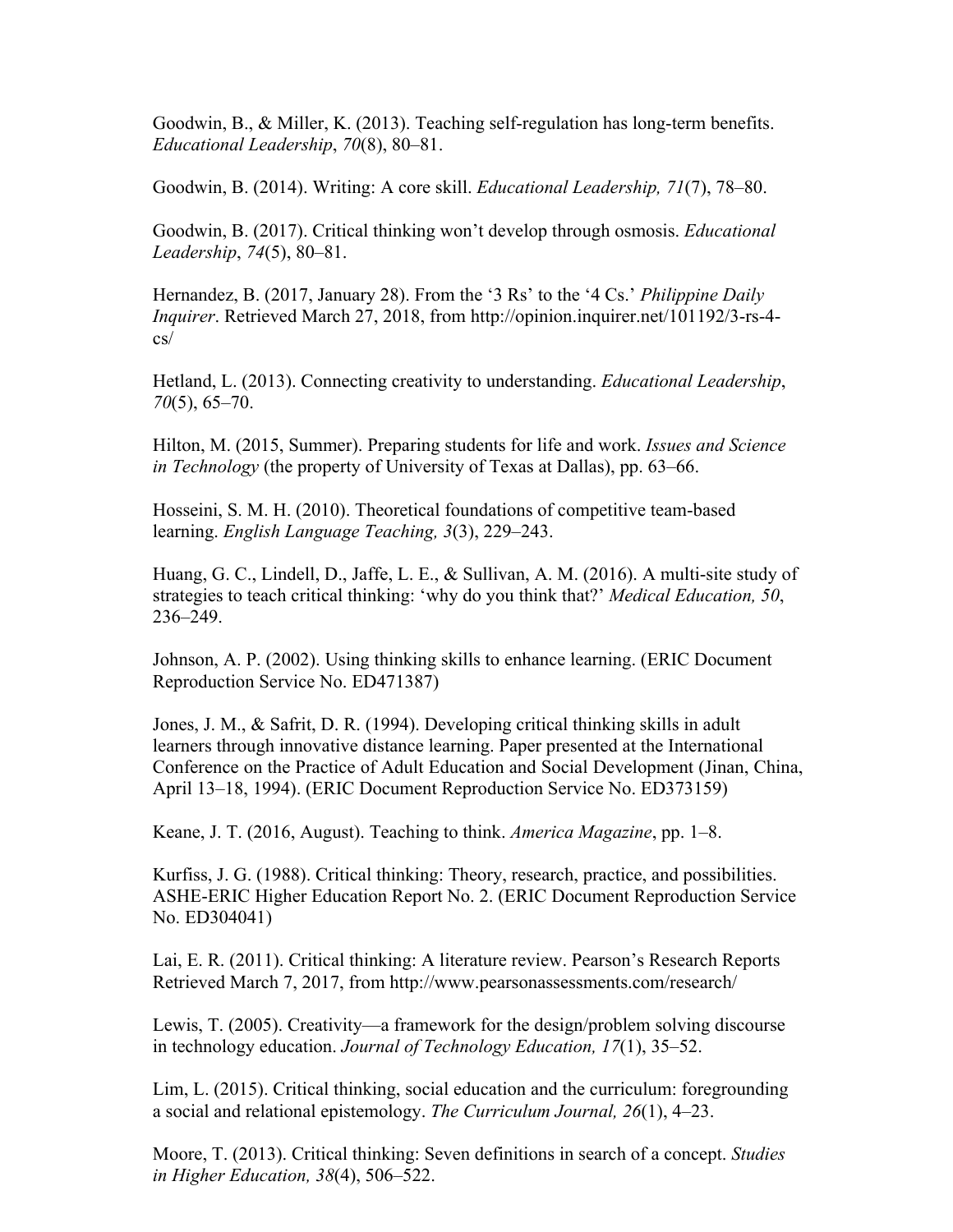Newbill, P., & Baum, L. (2012–2013). Design Creativity! *Learning & Leading with Technology*, *40*(4), 16–19.

Nilson, C., Fetherston, C. M., McMurray, A., & Fetherston, T. (2013). Creative arts: An essential element in the teacher's toolkit when developing critical thinking in children. *Australian Journal of Teacher Education, 38*(7). doi:10.14221/ajte.2013v38n7.4

Partnership for 21st Century Skills [P21]. (2017). P21 common core toolkit: A guide to aligining the common core state standards with the framework for 21st century skills. Washington, DC: Author.

Paul, R. W. (1984). Critical thinking: Fundamental to education for a free society. *Educational Leadership, 42*(1), 4–14.

Piske, F. H. R., Stoltz, T., Guérios, E., & de Freitas, S. P. (2016). Creativity and complex thoughts of gifted students from contributions of Edgar Morin and Rudolf Steiner. *Creative Education,7*, 2268–2278.

Prensky, M. (2013). Our brains. *Educational Leadership*, *70*(6), 22–27.

Rao, M. (2016, April). A more-relevant university. *Vital Speeches of the Day*, pp. 109–112.

Reed, J. (1998). Effect of a model for critical thinking on student achievement in primary source document analysis and interpretation, argumentative reasoning, critical thinking disposition, and history content in a community college history course. Unpublished Dissertation, University of South Florida.

Ritchhart, R., & Perkins, D. (2008). What is visual thinking? *Educational Leadership, 65*(5), 57–61.

Roberts, T. (2008). Thinking is literacy, literacy thinking. *Educational Leadership*, 65(5), 32–36.

Rodwan, G. A-B., & El-Ashri, I. E. (2012). The effect of a training program for Arabic and English teachers in Al-Azhar based on the first package of the Project Zero in Egypt on the Students' writing performance. (ERIC Document Reproduction Service No. ED542280)

Scott, L. Karakas, S. L. (n. d.). Creative and critical thinking in the arts and science: Some examples of congruence. *Forum on Public Policy*, pp. 1–9.

Suarez-Orozco, M. M., & Sattin, C. (2007, April). Wanted: Global citizens. *Educational leadership*, *65*(8), 58–62.

Su, H.F., Ricci, F.A., & Mnatsakanian, M. (2016). Mathematical teaching strategies: Pathways to critical thinking and metacognition*. Journal of Research in Education and Science (IJRES), 2*(1), 190–200.